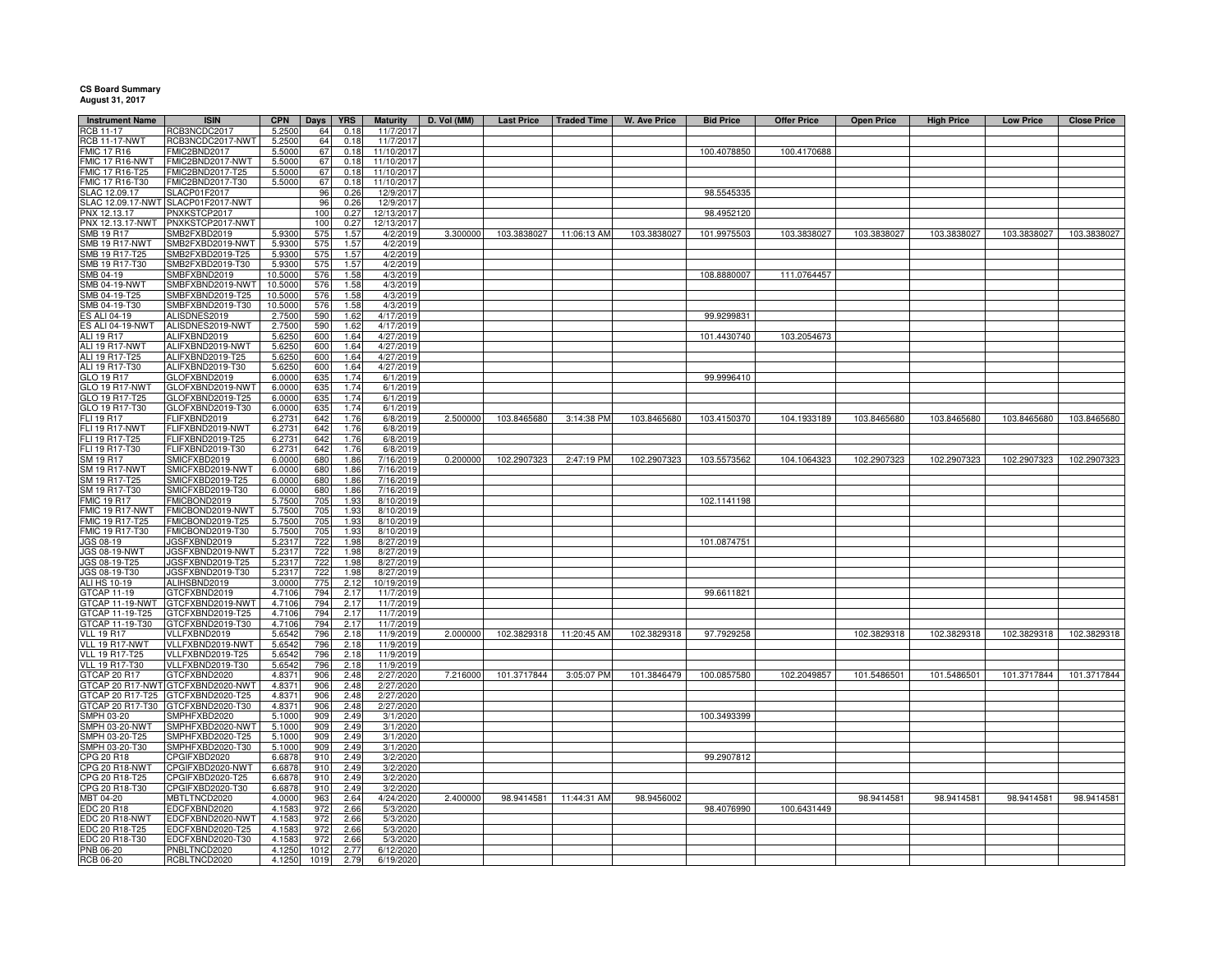| <b>Instrument Name</b>                      | <b>ISIN</b>                           | <b>CPN</b>       | Days         | <b>YRS</b>   | <b>Maturity</b>          | D. Vol (MM) |             | Last Price   Traded Time | W. Ave Price | <b>Bid Price</b> | <b>Offer Price</b> | <b>Open Price</b> | <b>High Price</b> | <b>Low Price</b> | <b>Close Price</b> |
|---------------------------------------------|---------------------------------------|------------------|--------------|--------------|--------------------------|-------------|-------------|--------------------------|--------------|------------------|--------------------|-------------------|-------------------|------------------|--------------------|
| GLO 20 R18                                  | GLOFXBND2020                          | 4.8875           | 1047         | 2.87         | 7/17/2020                |             |             |                          |              | 100.2314316      |                    |                   |                   |                  |                    |
| GLO 20 R18-NWT                              | GLOFXBND2020-NWT                      | 4.8875           | 1047         | 2.87         | 7/17/2020                |             |             |                          |              |                  |                    |                   |                   |                  |                    |
| GLO 20 R18-T25                              | GLOFXBND2020-T25                      | 4.8875           | 1047         | 2.87         | 7/17/2020                |             |             |                          |              |                  |                    |                   |                   |                  |                    |
| GLO 20 R18-T30                              | GLOFXBND2020-T30                      | 4.8875           | 1047         | 2.87         | 7/17/2020                |             |             |                          |              |                  |                    |                   |                   |                  |                    |
| <b>LTC 20 R18</b><br><b>SLTC 20 R18-NWT</b> | LTCFXBD2020<br>LTCFXBD2020-NWT        | 4.9925<br>4.9925 | 1083<br>1083 | 2.97<br>2.97 | 8/22/2020<br>8/22/2020   |             |             |                          |              | 94.0211265       |                    |                   |                   |                  |                    |
| LTC 20 R18-T25                              | LTCFXBD2020-T25                       | 4.992            | 1083         | 2.97         | 8/22/2020                |             |             |                          |              |                  |                    |                   |                   |                  |                    |
| SLTC 20 R18-T30                             | SLTCFXBD2020-T30                      | 4.9925           | 1083         | 2.97         | 8/22/2020                |             |             |                          |              |                  |                    |                   |                   |                  |                    |
| BDO 10-20                                   | BDO2LTNC2020                          | 3.7500           | 1128         | 3.09         | 10/6/2020                |             |             |                          |              | 95.7470847       |                    |                   |                   |                  |                    |
| ALI 20 R19                                  | ALIFXBND2020                          | 4.6250           | 1132         | 3.10         | 10/10/2020               |             |             |                          |              | 99.4970610       | 101.8016183        |                   |                   |                  |                    |
| ALI 20 R19-NWT                              | ALIFXBND2020-NWT                      | 4.6250           | 1132         | 3.10         | 10/10/2020               |             |             |                          |              |                  |                    |                   |                   |                  |                    |
| ALI 20 R19-T25                              | ALIFXBND2020-T25                      | 4.6250           | 1132         | 3.10         | 10/10/2020               |             |             |                          |              |                  |                    |                   |                   |                  |                    |
| ALI 20 R19-T30                              | ALIFXBND2020-T30                      | 4.6250           | 1132         | 3.10         | 10/10/2020               |             |             |                          |              |                  |                    |                   |                   |                  |                    |
| <b>HOUSE 10-20</b>                          | HOUSEFBD2020                          | 6.2080           | 1138         | 3.12         | 10/16/2020               |             |             |                          |              | 101.1528851      | 103.4638663        |                   |                   |                  |                    |
| HOUSE 10-20-NWT                             | HOUSEFBD2020-NWT                      | 6.2080           | 1138         | 3.12         | 10/16/2020               |             |             |                          |              |                  |                    |                   |                   |                  |                    |
| HOUSE 10-20-T25                             | OUSEFBD2020-T25                       | 6.2080           | 1138         | 3.12         | 10/16/2020               |             |             |                          |              |                  |                    |                   |                   |                  |                    |
| HOUSE 10-20-T30<br>AEV 11-20                | HOUSEFBD2020-T30<br>AEV2FXBD2020      | 6.2080<br>4.4722 | 1138<br>1159 | 3.12<br>3.17 | 10/16/2020<br>11/6/2020  |             |             |                          |              | 98.7487393       | 101.1006429        |                   |                   |                  |                    |
| <b>AEV 11-20-NWT</b>                        | AEV2FXBD2020-NWT                      | 4.4722           | 1159         | 3.17         | 11/6/202                 |             |             |                          |              |                  |                    |                   |                   |                  |                    |
| AEV 11-20-T25                               | AEV2FXBD2020-T25                      | 4.4722           | 1159         | 3.17         | 11/6/2020                |             |             |                          |              |                  |                    |                   |                   |                  |                    |
| AEV 11-20-T30                               | AEV2FXBD2020-T30                      | 4.4722           | 1159         | 3.17         | 11/6/2020                |             |             |                          |              |                  |                    |                   |                   |                  |                    |
| FLI 20 R19                                  | <b>LIFXBND2020</b>                    | 4.8562           | 1161         | 3.18         | 11/8/202                 |             |             |                          |              | 99.8703156       | 102.2410619        |                   |                   |                  |                    |
| FLI 20 R19-NWT                              | ELIFXBND2020-NWT                      | 4.8562           | 1161         | 3.18         | 11/8/2020                |             |             |                          |              |                  |                    |                   |                   |                  |                    |
| FLI 20 R19-T25                              | ELIFXBND2020-T25                      | 4.8562           | 1161         | 3.18         | 11/8/2020                |             |             |                          |              |                  |                    |                   |                   |                  |                    |
| FLI 20 R19-T30                              | FLIFXBND2020-T30                      | 4.8562           | 1161         | 3.18         | 11/8/2020                |             |             |                          |              |                  |                    |                   |                   |                  |                    |
| <b>AEV 20 R19</b>                           | AEVFXBND2020                          | 4.4125           | 1174         | 3.21         | 11/21/2020               |             |             |                          |              | 98.2648643       |                    |                   |                   |                  |                    |
| AEV 20 R19-NWT                              | AEVFXBND2020-NWT                      | 4.4125           | 1174         | 3.21         | 11/21/202                |             |             |                          |              |                  |                    |                   |                   |                  |                    |
| AEV 20 R19-T25                              | AEVFXBND2020-T25                      | 4.4125           | 1174         | 3.21         | 11/21/2020               |             |             |                          |              |                  |                    |                   |                   |                  |                    |
| AEV 20 R19-T30                              | AEVFXBND2020-T30                      | 4.4125           | 1174         | 3.21         | 11/21/2020               |             |             |                          |              |                  |                    |                   |                   |                  |                    |
| <b>MER 20 P19</b>                           | MERFXBND2020                          | 4.3750           | 1195         | 3.27         | 12/12/2020               |             |             |                          |              | 98.5105258       |                    |                   |                   |                  |                    |
| <b>MER 20 P19-NWT</b><br>MER 20 P19-T25     | MERFXBND2020-NWT<br>//ERFXBND2020-T25 | 4.3750<br>4.3750 | 1195<br>1195 | 3.27         | 12/12/2020<br>12/12/2020 |             |             |                          |              |                  |                    |                   |                   |                  |                    |
| MER 20 P19-T30                              | MERFXBND2020-T30                      | 4.3750           | 1195         | 3.27<br>3.27 | 12/12/2020               |             |             |                          |              |                  |                    |                   |                   |                  |                    |
| TEL 21 R19                                  | TELFXBND2021                          | 5.225            | 125          | 3.43         | 2/6/2021                 |             |             |                          |              | 100.7019625      |                    |                   |                   |                  |                    |
| TEL 21 R19-NWT                              | TELFXBND2021-NWT                      | 5.2250           | 1251         | 3.43         | 2/6/2021                 |             |             |                          |              |                  |                    |                   |                   |                  |                    |
| TEL 21 R19-T25                              | TELFXBND2021-T25                      | 5.2250           | 1251         | 3.43         | 2/6/2021                 |             |             |                          |              |                  |                    |                   |                   |                  |                    |
| TEL 21 R19-T30                              | TELFXBND2021-T30                      | 5.2250           | 1251         | 3.43         | 2/6/2021                 |             |             |                          |              |                  |                    |                   |                   |                  |                    |
| ABS 21 R19                                  | ABSFXBND2021                          | 5.3350           | 1255         | 3.44         | 2/10/2021                |             |             |                          |              | 100.7342097      | 103.2858771        |                   |                   |                  |                    |
| ABS 21 R19-NWT                              | ABSFXBND2021-NWT                      | 5.3350           | 1255         | 3.44         | 2/10/2021                |             |             |                          |              |                  |                    |                   |                   |                  |                    |
| ABS 21 R19-T25                              | ABSFXBND2021-T25                      | 5.3350           | 1255         | 3.44         | 2/10/2021                |             |             |                          |              |                  |                    |                   |                   |                  |                    |
| ABS 21 R19-T30                              | ABSFXBND2021-T30                      | 5.3350           | 1255         | 3.44         | 2/10/2021                |             |             |                          |              |                  |                    |                   |                   |                  |                    |
| <b>ROCK 21 R19</b><br>ROCK 21 R19-NWT       | ROCKFXBD2021<br>ROCKFXBD2021-NWT      | 5.0932           | 1260<br>1260 | 3.45<br>3.45 | 2/15/202<br>2/15/202     |             |             |                          |              | 101.2433809      | 102.5276138        |                   |                   |                  |                    |
| ROCK 21 R19-T25                             | ROCKFXBD2021-T25                      | 5.0932<br>5.0932 | 1260         | 3.45         | 2/15/2021                |             |             |                          |              |                  |                    |                   |                   |                  |                    |
| ROCK 21 R19-T30                             | ROCKFXBD2021-T30                      | 5.0932           | 1260         | 3.45         | 2/15/202                 |             |             |                          |              |                  |                    |                   |                   |                  |                    |
| SMPH 02-21                                  | SMPH2FBD2021                          | 4.5095           | 1270         | 3.48         | 2/25/2021                | 29.700000   | 100.6239943 | 3:28:25 PM               | 99.9613379   | 99.8699303       | 100.6723428        | 99.8700115        | 100.6239943       | 98.2865694       | 100.6239943        |
| SMPH 02-21-NWT                              | SMPH2FBD2021-NWT                      | 4.5095           | 1270         | 3.48         | 2/25/2021                |             |             |                          |              |                  |                    |                   |                   |                  |                    |
| SMPH 02-21-T25                              | SMPH2FBD2021-T25                      | 4.5095           | 1270         | 3.48         | 2/25/2021                |             |             |                          |              |                  |                    |                   |                   |                  |                    |
| SMPH 02-21-T30                              | MPH2FBD2021-T30                       | 4.5095           | 1270         | 3.48         | 2/25/2021                |             |             |                          |              |                  |                    |                   |                   |                  |                    |
| JGS 21 R19                                  | JGSFXBND2021                          | 5.2442           | 1272         | 3.48         | 2/27/2021                | 1.000000    | 103.0211891 | 2:48:51 PM               | 103.0211891  | 100.6115889      | 103.0211891        | 103.0211891       | 103.0211891       | 103.0211891      | 103.0211891        |
| <b>JGS 21 R19-NWT</b>                       | JGSFXBND2021-NWT                      | 5.2442           | 1272         | 3.48         | 2/27/2021                |             |             |                          |              |                  |                    |                   |                   |                  |                    |
| JGS 21 R19-T25                              | JGSFXBND2021-T25                      | 5.2442           | 1272         | 3.48         | 2/27/2021                |             |             |                          |              |                  |                    |                   |                   |                  |                    |
| JGS 21 R19-T30                              | JGSFXBND2021-T30                      | 5.2442           | 1272         | 3.48         | 2/27/2021                |             |             |                          |              |                  |                    |                   |                   |                  |                    |
| <b>SLI 21 R18</b>                           | SLIFXBND2021                          | 6.7150           | 1295         | 3.55         | 3/22/2021                |             |             |                          |              | 100.2804286      |                    |                   |                   |                  |                    |
| SLI 21 R18-NWT<br>SLI 21 R18-T25            | SLIFXBND2021-NWT<br>SLIFXBND2021-T25  | 6.7150<br>6.7150 | 1295<br>1295 | 3.55<br>3.55 | 3/22/2021<br>3/22/2021   |             |             |                          |              |                  |                    |                   |                   |                  |                    |
| SLI 21 R18-T30                              | SLIFXBND2021-T30                      | 6.7150           | 1295         | 3.55         | 3/22/2021                |             |             |                          |              |                  |                    |                   |                   |                  |                    |
| <b>MNTC 21 R19</b>                          | MNTCFXBD2021                          | 5.0700           | 1304         | 3.57         | 3/31/2021                |             |             |                          |              | 99.5850793       |                    |                   |                   |                  |                    |
| MNTC 21 R19-NWT                             | MNTCFXBD2021-NWT                      | 5.0700           | 1304         | 3.57         | 3/31/2021                |             |             |                          |              |                  |                    |                   |                   |                  |                    |
| MNTC 21 R19-T25                             | MNTCFXBD2021-T25                      | 5.0700           | 1304         | 3.57         | 3/31/202                 |             |             |                          |              |                  |                    |                   |                   |                  |                    |
| MNTC 21 R19-T30                             | MNTCFXBD2021-T30                      | 5.0700           | 1304         | 3.57         | 3/31/2021                |             |             |                          |              |                  |                    |                   |                   |                  |                    |
| MB 21 R19                                   | SMBFXBND2021                          | 5.5000           | 1306         | 3.58         | 4/2/202                  |             |             |                          |              | 101.2886099      | 103.9364874        |                   |                   |                  |                    |
| SMB 21 R19-NWT                              | SMBFXBND2021-NWT                      | 5.5000           | 1306         | 3.58         | 4/2/202                  |             |             |                          |              |                  |                    |                   |                   |                  |                    |
| SMB 21 R19-T25                              | SMBFXBND2021-T25                      | 5.5000           | 1306         | 3.58         | 4/2/202                  |             |             |                          |              |                  |                    |                   |                   |                  |                    |
| SMB 21 R19-T30                              | MBFXBND2021-T30                       | 5.5000           | 1306         | 3.58         | 4/2/202                  |             |             |                          |              |                  |                    |                   |                   |                  |                    |
| LBP 04-21                                   | BPLTNCD2021                           | 3.7500           | 1313         | 3.59         | 4/9/202                  |             |             |                          |              |                  |                    |                   |                   |                  |                    |
| <b>VLL 21 R19</b><br>VLL 21 R19-NWT         | VLLFXBND2021<br>VLLFXBND2021-NWT      | 5.9437<br>5.9437 | 1343<br>1343 | 3.68<br>3.68 | 5/9/202<br>5/9/2021      |             |             |                          |              | 96.5961082       |                    |                   |                   |                  |                    |
| <b>VLL 21 R19-T25</b>                       | VLLFXBND2021-T25                      | 5.9437           | 1343         | 3.68         | 5/9/202                  |             |             |                          |              |                  |                    |                   |                   |                  |                    |
| <b>VLL 21 R19-T30</b>                       | /LLFXBND2021-T30                      | 5.9437           | 1343         | 3.68         | 5/9/2021                 |             |             |                          |              |                  |                    |                   |                   |                  |                    |
| AC 05-21                                    | ACFXBOND2021                          | 6.8000           | 1346         | 3.69         | 5/12/2021                |             |             |                          |              | 105.6816759      | 108.4842920        |                   |                   |                  |                    |
| AC 05-21-NWT                                | ACFXBOND2021-NWT                      | 6.8000           | 1346         | 3.69         | 5/12/2021                |             |             |                          |              |                  |                    |                   |                   |                  |                    |
| AC 05-21-T25                                | ACFXBOND2021-T25                      | 6,8000           | 1346         | 3.69         | 5/12/2021                |             |             |                          |              |                  |                    |                   |                   |                  |                    |
| AC 05-21-T30                                | ACFXBOND2021-T30                      | 6,8000           | 1346         | 3.69         | 5/12/2021                |             |             |                          |              |                  |                    |                   |                   |                  |                    |
| SM 21 R19                                   | SMICFXBD2021                          | 5.2958           | 1353         | 3.70         | 5/19/2021                | 0.200000    |             | 97.6799857 2:23:27 PM    | 97.6799857   | 97.6799857       |                    | 97.6799857        | 97.6799857        | 97.6799857       | 97.6799857         |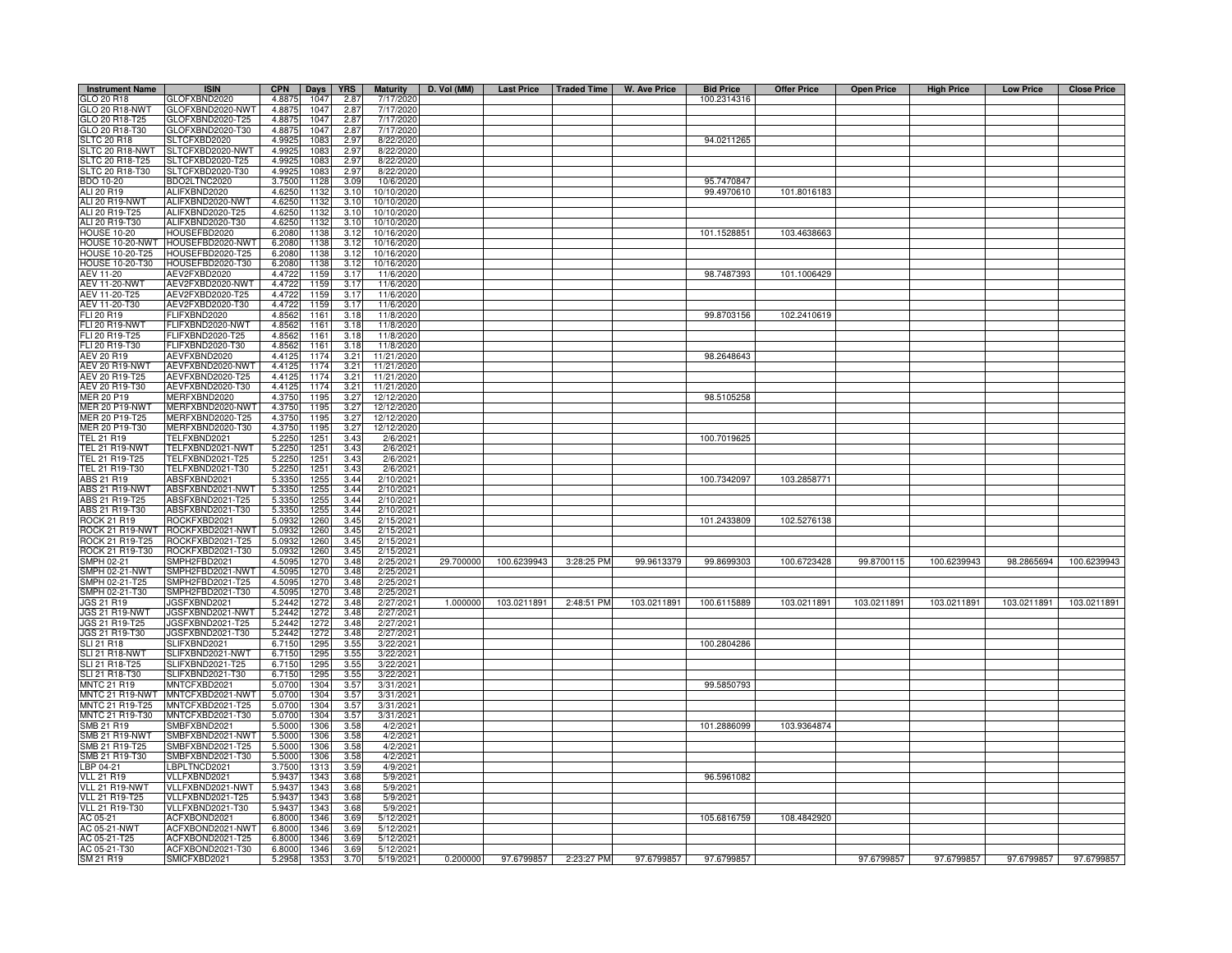| <b>Instrument Name</b>             | <b>ISIN</b>                                            | <b>CPN</b>      | Days             | <b>YRS</b>   | <b>Maturity</b>       | D. Vol (MM) | Last Price   Traded Time            |                          | W. Ave Price | <b>Bid Price</b> | <b>Offer Price</b> | <b>Open Price</b> | <b>High Price</b> | <b>Low Price</b> | <b>Close Price</b>      |
|------------------------------------|--------------------------------------------------------|-----------------|------------------|--------------|-----------------------|-------------|-------------------------------------|--------------------------|--------------|------------------|--------------------|-------------------|-------------------|------------------|-------------------------|
| SM 21 R19-NWT                      | SMICFXBD2021-NWT                                       | 5.2958          | 1353             | 3.70         | 5/19/2021             |             |                                     |                          |              |                  |                    |                   |                   |                  |                         |
| SM 21 R19-T25                      | SMICFXBD2021-T25                                       | 5.2958          | 1353             | 3.70         | 5/19/2021             |             |                                     |                          |              |                  |                    |                   |                   |                  |                         |
| SM 21 R19-T30                      | SMICFXBD2021-T30                                       | 5.2958          | 1353             | 3.70         | 5/19/2021             |             |                                     |                          |              |                  |                    |                   |                   |                  |                         |
| CHI 21 R19                         | CHIFXBND2021                                           | 5.3200          | 1371             | 3.75         | 6/6/2021              |             |                                     |                          |              | 101.0752210      |                    |                   |                   |                  |                         |
| CHI 21 R19-NWT                     | CHIFXBND2021-NWT                                       | 5.3200          | 1371             | 3.75         | 6/6/2021              |             |                                     |                          |              |                  |                    |                   |                   |                  |                         |
| CHI 21 R19-T25                     | CHIFXBND2021-T25                                       | 5.3200          | 1371             | 3.75         | 6/6/2021              |             |                                     |                          |              |                  |                    |                   |                   |                  |                         |
| CHI 21 R19-T30                     | CHIFXBND2021-T30                                       | 5.3200          | 137 <sup>1</sup> | 3.75         | 6/6/2021              |             |                                     |                          |              |                  |                    |                   |                   |                  |                         |
| <b>SMCGP 21 R19</b>                | SMCGPFBD2021                                           | 4.3458          | 1406             | 3.85         | 7/11/2021             |             |                                     |                          |              | 96.8628511       | 100.1604103        |                   |                   |                  |                         |
| SMCGP 21 R19-NWT                   | SMCGPFBD2021-NWT                                       | 4.3458          | 1406             | 3.85         | 7/11/2021             |             |                                     |                          |              |                  |                    |                   |                   |                  |                         |
| SMCGP 21 R19-T25                   | SMCGPFBD2021-T25                                       | 4.3458          | 1406             | 3.85         | 7/11/2021             |             |                                     |                          |              |                  |                    |                   |                   |                  |                         |
| SMCGP 21 R19-T30                   | SMCGPFBD2021-T30                                       | 4.3458          | 1406             | 3.85         | 7/11/2021             |             |                                     |                          |              |                  |                    |                   |                   |                  |                         |
| TCAP 21 R19                        | GTCFXBND2021                                           | 5.1965          | 143              | 3.92         | 8/7/2021              |             |                                     |                          |              | 102.9464991      |                    |                   |                   |                  |                         |
|                                    | 3TCAP 21 R19-NWT GTCFXBND2021-NWT                      | 5.1965          | 1433             | 3.92         | 8/7/2021              |             |                                     |                          |              |                  |                    |                   |                   |                  |                         |
|                                    | STCAP 21 R19-T25 GTCFXBND2021-T25                      | 5.1965          | 1433             | 3.92         | 8/7/2021              |             |                                     |                          |              |                  |                    |                   |                   |                  |                         |
| TCAP 21 R19-T30                    | GTCFXBND2021-T30                                       | 5.1965          | 1433             | 3.92         | 8/7/2021              |             |                                     |                          |              |                  |                    |                   |                   |                  |                         |
| SMPH 21 R19                        | SMPHFXBD2021                                           | 5.2006          | 1458             | 3.99         | 9/1/2021              | 8.000000    | 102.5464953 11:38:33 AM             |                          | 102.5464953  | 98.9332433       |                    | 102.5464953       | 102.5464953       | 102.5464953      | 102.5464953             |
| MPH 21 R19-NWT                     | SMPHFXBD2021-NWT                                       | 5.200           | 1458             | 3.99         | 9/1/2021              |             |                                     |                          |              |                  |                    |                   |                   |                  |                         |
| MPH 21 R19-T25                     | SMPHFXBD2021-T25                                       | 5.200           | 1458             | 3.99         | 9/1/2021              |             |                                     |                          |              |                  |                    |                   |                   |                  |                         |
| MPH 21 R19-T30                     | SMPHFXBD2021-T30                                       | 5.200           | 1458             | 3.99         | 9/1/2021              |             |                                     |                          |              |                  |                    |                   |                   |                  |                         |
| <b>PG 21 R20</b>                   | CPGIFXBD2021                                           | 6.975           | 1459             | 3.99         | 9/2/2021              |             |                                     |                          |              | 99.9159777       |                    |                   |                   |                  |                         |
| CPG 21 R20-NWT                     | CPGIFXBD2021-NWT                                       | 6.975           | 1459             | 3.99         | 9/2/202               |             |                                     |                          |              |                  |                    |                   |                   |                  |                         |
| CPG 21 R20-T25                     | CPGIFXBD2021-T25                                       | 6.975           | 1459             | 3.99         | 9/2/202               |             |                                     |                          |              |                  |                    |                   |                   |                  |                         |
| CPG 21 R20-T30                     | CPGIFXBD2021-T30                                       | 6.9758          | 1459             | 3.99         | 9/2/202               |             |                                     |                          |              |                  |                    |                   |                   |                  |                         |
| AP 21 R19                          | APCFXBND2021                                           | 5.2050          | 1467             | 4.02         | 9/10/2021             |             | 10.000000  102.1119871  10:41:54 AM |                          | 102.1145029  | 101.8381824      |                    | 102.1119871       | 102.1119871       |                  | 102.1119871 102.1119871 |
| AP 21 R19-NWT                      | APCFXBND2021-NWT                                       | 5.2050          | 1467             | 4.02         | 9/10/2021             |             |                                     |                          |              |                  |                    |                   |                   |                  |                         |
| AP 21 R19-T25                      | APCFXBND2021-T25                                       | 5.2050          | 1467             | 4.02         | 9/10/2021             |             |                                     |                          |              |                  |                    |                   |                   |                  |                         |
| AP 21 R19-T30                      | APCFXBND2021-T30                                       | 5.2050          | 1467             | 4.02         | 9/10/2021             |             |                                     |                          |              |                  |                    |                   |                   |                  |                         |
| PCOR 21 R19                        | PCORFXBD2021                                           | 4.003           | 1514             | 4.15         | 10/27/2021            |             |                                     |                          |              | 98.1286884       | 98.8768180         |                   |                   |                  |                         |
| PCOR 21 R19-NWT                    | PCORFXBD2021-NWT                                       | 4.003           | 1514             | 4.15         | 10/27/2021            |             |                                     |                          |              |                  |                    |                   |                   |                  |                         |
| PCOR 21 R19-T25                    | PCORFXBD2021-T25                                       | 4.003           | 1514             | 4.15         | 10/27/2021            |             |                                     |                          |              |                  |                    |                   |                   |                  |                         |
| PCOR 21 R19-T30                    | PCORFXBD2021-T30                                       | 4.003           | 1514             | 4.15         | 10/27/2021            |             |                                     |                          |              |                  |                    |                   |                   |                  |                         |
| MBT 11-21                          | MBTLTNCD2021                                           | 4.2500          | 1539             | 4.21         | 11/21/2021            |             |                                     |                          |              |                  |                    |                   |                   |                  |                         |
| FLI 21 R20                         | FLIFXBND2021                                           | 5.4000          | 1552             | 4.25         | 12/4/2021             |             |                                     |                          |              | 101.5229918      |                    |                   |                   |                  |                         |
| <b>FLI 21 R20-NWT</b>              | FLIFXBND2021-NWT                                       | 5.400           | 1552             | 4.25         | 12/4/2021             |             |                                     |                          |              |                  |                    |                   |                   |                  |                         |
| FLI 21 R20-T25                     | -LIFXBND2021-T25                                       | 5.4000          | 1552             | 4.25         | 12/4/2021             |             |                                     |                          |              |                  |                    |                   |                   |                  |                         |
| FLI 21 R20-T30                     | FLIFXBND2021-T30                                       | 5.4000          | 1552             | 4.25         | 12/4/2021             |             |                                     |                          |              |                  |                    |                   |                   |                  |                         |
| RLC 02-22                          | RLCFXBND2022                                           | 4.800           | 163              | 4.47         | 2/23/202              | 10.900000   | 101.2009039                         | 3:00:33 PM               | 100.8314259  | 97.6435623       | 101.2009039        | 100.7970142       | 101.2009039       | 100.7970142      | 101.2009039             |
| RLC 02-22-NWT                      | RLCFXBND2022-NWT                                       | 4.800           | 1633             | 4.47         | 2/23/2022             |             |                                     |                          |              |                  |                    |                   |                   |                  |                         |
| RLC 02-22-T25                      | RLCFXBND2022-T25                                       | 4.800           | 1633             | 4.47         | 2/23/2022             |             |                                     |                          |              |                  |                    |                   |                   |                  |                         |
| RLC 02-22-T30                      | RLCFXBND2022-T30                                       | 4.8000          | 1633             | 4.47         | 2/23/2022             |             |                                     |                          |              |                  |                    |                   |                   |                  |                         |
| <b>SMC 22 R20</b>                  | SMCFXBND2022                                           | 4.824           | 1639             | 4.49         | 3/1/2022              |             |                                     |                          |              | 95.4005943       |                    |                   |                   |                  |                         |
| MC 22 R <sub>20</sub> -NWT         | SMCFXBND2022-NWT                                       | 4.824           | 1639             | 4.49         | 3/1/2022              |             |                                     |                          |              |                  |                    |                   |                   |                  |                         |
| MC 22 R20-T25                      | SMCFXBND2022-T25<br>SMCFXBND2022-T30                   | 4.824           | 1639             | 4.49         | 3/1/2022              |             |                                     |                          |              |                  |                    |                   |                   |                  |                         |
| MC 22 R20-T30<br>MB 22 R19         | SMBFXBND2022                                           | 4.824<br>6.600  | 1639             | 4.49<br>4.57 | 3/1/2022<br>4/2/2022  |             |                                     |                          |              |                  |                    |                   |                   |                  |                         |
| <b>SMB 22 R19-NWT</b>              | SMBFXBND2022-NWT                                       | 6.6000          | 1671             | 4.57         | 4/2/2022              |             |                                     |                          |              | 106.6799517      | 107.7394417        |                   |                   |                  |                         |
|                                    |                                                        |                 | 1671             |              |                       |             |                                     |                          |              |                  |                    |                   |                   |                  |                         |
| MB 22 R19-T25<br>SMB 22 R19-T30    | SMBFXBND2022-T25<br>SMBFXBND2022-T30                   | 6.600           | 1671             | 4.57<br>4.57 | 4/2/2022              |             |                                     |                          |              |                  |                    |                   |                   |                  |                         |
|                                    |                                                        | 6.6000          | 1671             |              | 4/2/2022              |             |                                     |                          |              |                  |                    |                   |                   |                  |                         |
| SMC 04-22 R20<br>SMC 04-22 R20-NWT | SMC2FXBD2022<br>SMC2FXBD2022-NWT                       | 5.192<br>5.192  | 1676<br>1676     | 4.59<br>4.59 | 4/7/2022<br>4/7/2022  | 27.500000   | 102.0208140                         | 3:13:29 PM               | 101.3443269  | 101.4822069      |                    | 101.0929231       | 102.0208140       | 101.0929231      | 102.0208140             |
|                                    |                                                        |                 |                  |              |                       |             |                                     |                          |              |                  |                    |                   |                   |                  |                         |
| SMC 04-22 R20-T25                  | SMC2FXBD2022-T25<br>SMC 04-22 R20-T30 SMC2FXBD2022-T30 | 5.192           | 1676             | 4.59         | 4/7/2022              |             |                                     |                          |              |                  |                    |                   |                   |                  |                         |
| ALI 22 R19                         | ALIFXBND2022                                           | 5.192<br>6.0000 | 1676<br>1696     | 4.59<br>4.64 | 4/7/2022<br>4/27/2022 |             |                                     |                          |              | 104.0937384      | 106.2205045        |                   |                   |                  |                         |
| ALI 22 R19-NWT                     | ALIFXBND2022-NWT                                       | 6.0000          | 1696             | 4.64         | 4/27/2022             |             |                                     |                          |              |                  |                    |                   |                   |                  |                         |
| ALI 22 R19-T25                     | ALIFXBND2022-T25                                       | 6.0000          | 1696             | 4.64         | 4/27/2022             |             |                                     |                          |              |                  |                    |                   |                   |                  |                         |
| ALI 22 R19-T30                     | ALIFXBND2022-T30                                       | 6.0000          | 1696             | 4.64         | 4/27/202              |             |                                     |                          |              |                  |                    |                   |                   |                  |                         |
| ALI 22 4.5                         | ALI2FXBD2022                                           | 4.5000          | 1698             | 4.65         | 4/29/202              | 5.000000    | 99.9946808                          | 10:34:44 AM              | 99.9946808   | 97.9411924       |                    | 99.9946808        | 99.9946808        | 99.9946808       | 99.9946808              |
| ALI 22 4.5-NWT                     | ALI2FXBD2022-NWT                                       | 4.5000          | 1698             | 4.65         | 4/29/2022             |             |                                     |                          |              |                  |                    |                   |                   |                  |                         |
| ALI 22 4.5-T25                     | ALI2FXBD2022-T25                                       | 4.5000          | 1698             | 4.65         | 4/29/2022             |             |                                     |                          |              |                  |                    |                   |                   |                  |                         |
| ALI 22 4.5-T30                     | ALI2FXBD2022-T30                                       | 4.5000          | 1698             | 4.65         | 4/29/2022             |             |                                     |                          |              |                  |                    |                   |                   |                  |                         |
| <b>PSB 04-22</b>                   | PSBLTNCD2022                                           | 3.5000          | 1699             | 4.65         | 4/30/2022             |             |                                     |                          |              |                  |                    |                   |                   |                  |                         |
| CHIB 05-22                         | CHIBLTNC2022                                           | 3.2500          | 1717             | 4.70         | 5/18/2022             |             |                                     |                          |              |                  |                    |                   |                   |                  |                         |
| SLTC 22 R20                        | SLTCFXBD2022                                           | 5.5796          | 1721             | 4.71         | 5/22/2022             | 53.160000   |                                     | 103.4862093 10:42:10 AM  | 103.4862094  | 100.7423622      | 104.5640933        | 103.4862093       | 103.4862093       | 103.4862093      | 103.4862093             |
| LTC 22 R20-NWT                     | SLTCFXBD2022-NWT                                       | 5.5796          | 1721             | 4.71         | 5/22/2022             |             |                                     |                          |              |                  |                    |                   |                   |                  |                         |
| SLTC 22 R20-T25                    | SLTCFXBD2022-T25                                       | 5.5796          | 1721             | 4.71         | 5/22/2022             |             |                                     |                          |              |                  |                    |                   |                   |                  |                         |
| SLTC 22 R20-T30                    | SLTCFXBD2022-T30                                       | 5.5796          | 1721             | 4.71         | 5/22/2022             |             |                                     |                          |              |                  |                    |                   |                   |                  |                         |
| <b>PNB 06-22</b>                   | PNBLTNCD2022                                           | 3.2500          | 1736             | 4.75         | 6/6/2022              |             |                                     |                          |              |                  |                    |                   |                   |                  |                         |
| <b>HOUSE 22 R20</b>                | HOUSEFBD2022                                           | 6.1310          | 1776             | 4.86         | 7/16/2022             |             |                                     |                          |              | 97.4472530       |                    |                   |                   |                  |                         |
|                                    | HOUSE 22 R20-NWT HOUSEFBD2022-NWT                      | 6.1310          | 1776             | 4.86         | 7/16/2022             |             |                                     |                          |              |                  |                    |                   |                   |                  |                         |
|                                    | HOUSE 22 R20-T25 HOUSEFBD2022-T25                      | 6.1310          | 1776             | 4.86         | 7/16/2022             |             |                                     |                          |              |                  |                    |                   |                   |                  |                         |
|                                    | HOUSE 22 R20-T30 HOUSEFBD2022-T30                      | 6.1310          | 1776             | 4.86         | 7/16/2022             |             |                                     |                          |              |                  |                    |                   |                   |                  |                         |
| SM 22 R19                          | SMICFXBD2022                                           | 6.9442          | 1776             | 4.86         | 7/16/2022             | 20.300000   |                                     | 108.9739781  10:57:24 AM | 109.2152359  | 108.9739781      |                    | 109.6541912       | 109.6541912       | 108.9739781      | 108.9739781             |
| SM 22 R19-NWT                      | SMICFXBD2022-NWT                                       | 6.9442          | 1776             | 4.86         | 7/16/2022             |             |                                     |                          |              |                  |                    |                   |                   |                  |                         |
| SM 22 R19-T25                      | SMICFXBD2022-T25                                       | 6.9442          | 1776             | 4.86         | 7/16/2022             |             |                                     |                          |              |                  |                    |                   |                   |                  |                         |
| SM 22 R19-T30                      | SMICFXBD2022-T30                                       | 6.9442          | 1776             | 4.86         | 7/16/2022             |             |                                     |                          |              |                  |                    |                   |                   |                  |                         |
|                                    |                                                        |                 |                  |              |                       |             |                                     |                          |              |                  |                    |                   |                   |                  |                         |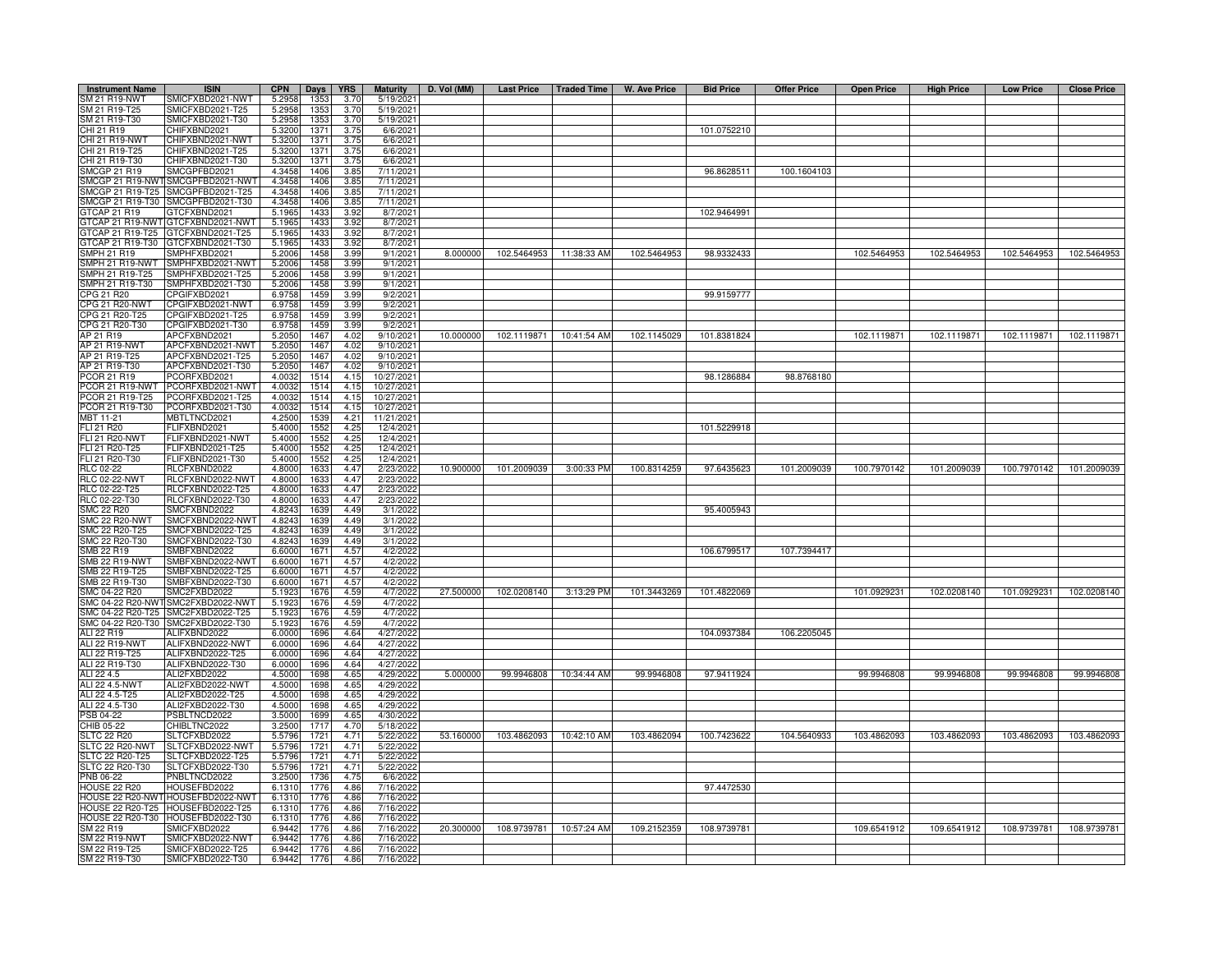| <b>Instrument Name</b>         | <b>ISIN</b>                       | <b>CPN</b>       | Days         | <b>YRS</b>   | <b>Maturity</b>       | D. Vol (MM) | <b>Last Price</b> | Traded Time             | <b>W. Ave Price</b> | <b>Bid Price</b> | <b>Offer Price</b> | <b>Open Price</b> | <b>High Price</b> | <b>Low Price</b> | <b>Close Price</b> |
|--------------------------------|-----------------------------------|------------------|--------------|--------------|-----------------------|-------------|-------------------|-------------------------|---------------------|------------------|--------------------|-------------------|-------------------|------------------|--------------------|
| AEV 22 R20                     | AEVFXBND2022                      | 5.0056           | 1797         | 4.92         | 8/6/2023              |             |                   |                         |                     | 99.8058850       |                    |                   |                   |                  |                    |
| <b>AEV 22 R20-NWT</b>          | AEVFXBND2022-NWT                  | 5.0056           | 1797         | 4.92         | 8/6/2022              |             |                   |                         |                     |                  |                    |                   |                   |                  |                    |
| AEV 22 R20-T25                 | AEVFXBND2022-T25                  | 5.0056           | 1797         | 4.92         | 8/6/2022              |             |                   |                         |                     |                  |                    |                   |                   |                  |                    |
| AEV 22 R20-T30                 | AEVFXBND2022-T30                  | 5.005            | 1797         | 4.92         | 8/6/2022              |             |                   |                         |                     |                  |                    |                   |                   |                  |                    |
| FLI 22 R20                     | FLIFXBND2022                      | 5.3567           | 1811         | 4.96         | 8/20/2022             | 38.700000   | 103.0018525       | 3:48:39 PM              | 102.7799686         | 99.3803044       | 104.3557755        | 101.5559021       | 103.0018525       | 101.5559021      | 103.0018525        |
| FLI 22 R20-NWT                 | FLIFXBND2022-NWT                  | 5.3567           | 1811         | 4.96         | 8/20/2022             |             |                   |                         |                     |                  |                    |                   |                   |                  |                    |
| FLI 22 R20-T25                 | FLIFXBND2022-T25                  | 5.3567           | 1811         | 4.96         | 8/20/2022             |             |                   |                         |                     |                  |                    |                   |                   |                  |                    |
| FLI 22 R20-T30                 | FLIFXBND2022-T30                  | 5.3567           | 1811         | 4.96         | 8/20/2022             |             |                   |                         |                     |                  |                    |                   |                   |                  |                    |
| EW 09-22                       | EWBLTNCD2022                      | 4.0000           | 1843         | 5.05         | 9/21/2022             |             |                   |                         |                     |                  |                    |                   |                   |                  |                    |
| PNB 10-22                      | PNB2LTNC2022                      | 3.7500           | 1879         | 5.14         | 10/27/2022            |             |                   |                         |                     |                  |                    |                   |                   |                  |                    |
| CHIB 12-22                     | CHIB2LTN2022                      | 3.6500           | 1915         | 5.24         | 12/2/2022             |             |                   |                         |                     |                  |                    |                   |                   |                  |                    |
| <b>BANK 12-22</b>              | RBANKLTN2022                      | 4.1250           | 1929         | 5.28         | 12/16/2022            |             |                   |                         |                     |                  |                    |                   |                   |                  |                    |
| CPI 01-23 R20                  | CPIFXBND2023                      | 5.0496           | 1951         | 5.34         | 1/7/2023              |             |                   |                         |                     | 99.3930150       |                    |                   |                   |                  |                    |
| PI 01-23 R20-NWT               | CPIFXBND2023-NWT                  | 5.0496           | 1951         | 5.34         | 1/7/202               |             |                   |                         |                     |                  |                    |                   |                   |                  |                    |
| CPI 01-23 R20-T25              | CPIFXBND2023-T25                  | 5.0496           | 1951         | 5.34         | 1/7/2023              |             |                   |                         |                     |                  |                    |                   |                   |                  |                    |
| CPI 01-23 R20-T30              | CPIFXBND2023-T30                  | 5.0496           | 1951         | 5.34         | 1/7/2023              |             |                   |                         |                     |                  |                    |                   |                   |                  |                    |
| <b>RCB 02-23</b>               | RCBLTNCD2023                      | 3.7500           | 1986         | 5.44         | 2/11/2023             |             |                   |                         |                     |                  |                    |                   |                   |                  |                    |
| BDO 02-23                      | BDOLTNCD2023                      | 3.6250           | 1993         | 5.46         | 2/18/2023             |             |                   |                         |                     |                  |                    |                   |                   |                  |                    |
| <b>GTCAP 23 R20</b>            | GTCFXBND2023                      | 5.093            | 2002         | 5.48         | 2/27/2023             |             |                   |                         |                     | 102.3790963      |                    |                   |                   |                  |                    |
|                                | 3TCAP 23 R20-NWT GTCFXBND2023-NWT | 5.093            | 2002         | 5.48         | 2/27/202              |             |                   |                         |                     |                  |                    |                   |                   |                  |                    |
|                                | GTCAP 23 R20-T25 GTCFXBND2023-T25 | 5.0937           | 2002         | 5.48         | 2/27/2023             |             |                   |                         |                     |                  |                    |                   |                   |                  |                    |
| GTCAP 23 R20-T30               | GTCFXBND2023-T30                  | 5.093            | 2002         | 5.48         | 2/27/2023             |             |                   |                         |                     |                  |                    |                   |                   |                  |                    |
| EDC 23 R19                     | EDCFXBND2023                      | 4.731            | 2067         | 5.66         | 5/3/2023              |             |                   |                         |                     | 92.6150144       |                    |                   |                   |                  |                    |
| EDC 23 R19-NWT                 | EDCFXBND2023-NWT                  | 4.731            | 2067         | 5.66         | 5/3/202               |             |                   |                         |                     |                  |                    |                   |                   |                  |                    |
| EDC 23 R19-T25                 | EDCFXBND2023-T25                  | 4.7312           | 2067         | 5.66         | 5/3/2023              |             |                   |                         |                     |                  |                    |                   |                   |                  |                    |
| EDC 23 R19-T30                 | EDCFXBND2023-T30                  | 4.7312           | 2067         | 5.66         | 5/3/2023              |             |                   |                         |                     |                  |                    |                   |                   |                  |                    |
| AC 23 R22                      | ACFXBOND2023                      | 3.9200           | 2132         | 5.84         | 7/7/202               | 1.400000    |                   | 97.0363621  10:15:44 AM | 97.0338596          | 92.1738995       |                    | 97.0363621        | 97.0363621        | 97.0363621       | 97.0363621         |
| AC 23 R22-NWT                  | ACFXBOND2023-NWT                  | 3.9200           | 2132         | 5.84         | 7/7/2023              |             |                   |                         |                     |                  |                    |                   |                   |                  |                    |
| AC 23 R22-T25                  | ACFXBOND2023-T25                  | 3.9200           | 2132         | 5.84         | 7/7/2023              |             |                   |                         |                     |                  |                    |                   |                   |                  |                    |
| AC 23 R22-T30                  | ACFXBOND2023-T30                  | 3.9200           | 2132         | 5.84         | 7/7/202               |             |                   |                         |                     |                  |                    |                   |                   |                  |                    |
| <b>SMCGP 23 R21</b>            | SMCGPFBD2023                      | 4.757            | 2136         | 5.85         | 7/11/202              |             |                   |                         |                     | 97.5302093       |                    |                   |                   |                  |                    |
| SMCGP 23 R21-NWT               | SMCGPFBD2023-NWT                  | 4.757            | 2136         | 5.85         | 7/11/202              |             |                   |                         |                     |                  |                    |                   |                   |                  |                    |
| MCGP 23 R21-T25                | SMCGPFBD2023-T25                  | 4.7575           | 2136         | 5.85         | 7/11/202              |             |                   |                         |                     |                  |                    |                   |                   |                  |                    |
| SMCGP 23 R21-T30<br>GLO 23 R20 | SMCGPFBD2023-T30<br>GLOFXBND2023  | 4.757<br>5.279   | 2136<br>2142 | 5.85         | 7/11/202<br>7/17/2023 |             |                   |                         |                     | 94.0797353       | 103.3440399        |                   |                   |                  |                    |
| GLO 23 R20-NWT                 | GLOFXBND2023-NWT                  |                  |              | 5.86         |                       |             |                   |                         |                     |                  |                    |                   |                   |                  |                    |
|                                |                                   | 5.279            | 2142         | 5.86         | 7/17/2023             |             |                   |                         |                     |                  |                    |                   |                   |                  |                    |
| GLO 23 R20-T25                 | GLOFXBND2023-T25                  | 5.279            | 2142         | 5.86         | 7/17/202<br>7/17/2023 |             |                   |                         |                     |                  |                    |                   |                   |                  |                    |
| GLO 23 R20-T30                 | GLOFXBND2023-T30                  | 5.279            | 2142         | 5.86         |                       |             |                   |                         |                     |                  |                    |                   |                   |                  |                    |
| MBT 09-23<br>ALI 23 R22        | MBTLTNCD2023<br>ALIFXBND2023      | 3.500<br>3.8915  | 220          | 6.04         | 9/19/202<br>10/7/2023 |             |                   |                         |                     | 92.9912119       |                    |                   |                   |                  |                    |
| ALI 23 R22-NWT                 | ALIFXBND2023-NWT                  |                  | 2224<br>2224 | 6.09         | 10/7/2023             |             |                   |                         |                     |                  |                    |                   |                   |                  |                    |
| ALI 23 R22-T25                 | ALIFXBND2023-T25                  | 3.8915<br>3.8915 | 2224         | 6.09         | 10/7/2023             |             |                   |                         |                     |                  |                    |                   |                   |                  |                    |
| ALI 23 R22-T30                 | ALIFXBND2023-T30                  | 3.891            | 2224         | 6.09<br>6.09 | 10/7/2023             |             |                   |                         |                     |                  |                    |                   |                   |                  |                    |
| PCOR 23 R21                    | PCORFXBD2023                      | 4.521            | 2244         | 6.14         | 10/27/202             |             |                   |                         |                     | 90.7536822       | 101.4626873        |                   |                   |                  |                    |
| PCOR 23 R21-NWT                | PCORFXBD2023-NWT                  | 4.5219           | 2244         | 6.14         | 10/27/2023            |             |                   |                         |                     |                  |                    |                   |                   |                  |                    |
| PCOR 23 R21-T25                | PCORFXBD2023-T25                  | 4.5219           | 2244         | 6.14         | 10/27/2023            |             |                   |                         |                     |                  |                    |                   |                   |                  |                    |
| PCOR 23 R21-T30                | PCORFXBD2023-T30                  | 4.521            | 2244         | 6.14         | 10/27/2023            |             |                   |                         |                     |                  |                    |                   |                   |                  |                    |
| <b>ELI 23 R20</b>              | FLIFXBND2023                      | 5.433            | 2256         | 6.18         | 11/8/2023             |             |                   |                         |                     | 103.3666466      |                    |                   |                   |                  |                    |
| LI 23 R20-NW                   | FLIFXBND2023-NWT                  | 5.433            | 2256         | 6.18         | 11/8/2023             |             |                   |                         |                     |                  |                    |                   |                   |                  |                    |
| LI 23 R20-T25                  | FLIFXBND2023-T25                  | 5.4333           | 2256         | 6.18         | 11/8/2023             |             |                   |                         |                     |                  |                    |                   |                   |                  |                    |
| LI 23 R20-T30                  | FLIFXBND2023-T30                  | 5.4333           | 2256         | 6.18         | 11/8/2023             |             |                   |                         |                     |                  |                    |                   |                   |                  |                    |
| AEV 23 R20                     | AEVFXBND2023                      | 4.6188           | 2269         | 6.21         | 11/21/202             |             |                   |                         |                     | 95.3875021       |                    |                   |                   |                  |                    |
| <b>AEV 23 R20-NWT</b>          | AEVFXBND2023-NWT                  | 4.6188           | 2269         | 6.21         | 11/21/2023            |             |                   |                         |                     |                  |                    |                   |                   |                  |                    |
| AEV 23 R20-T25                 | AEVFXBND2023-T25                  | 4.6188           | 2269         | 6.21         | 11/21/2023            |             |                   |                         |                     |                  |                    |                   |                   |                  |                    |
| AEV 23 R20-T30                 | AEVFXBND2023-T30                  | 4.6188           | 2269         | 6.21         | 11/21/2023            |             |                   |                         |                     |                  |                    |                   |                   |                  |                    |
| SM 23 R21                      | SMICFXBD2023                      | 5.1590           | 2287         | 6.26         | 12/9/2023             | 10.350000   | 100.0394446       | 10:26:50 AM             | 100.0394975         | 100.8381718      |                    | 100.0394446       | 100.0394446       | 100.0394446      | 100.0394446        |
| SM 23 R21-NWT                  | SMICFXBD2023-NWT                  | 5.1590           | 2287         | 6.26         | 12/9/202              |             |                   |                         |                     |                  |                    |                   |                   |                  |                    |
| SM 23 R21-T25                  | SMICFXBD2023-T25                  | 5.1590           | 2287         | 6.26         | 12/9/2023             |             |                   |                         |                     |                  |                    |                   |                   |                  |                    |
| SM 23 R21-T30                  | SMICFXBD2023-T30                  | 5.1590           | 2287         | 6.26         | 12/9/2023             |             |                   |                         |                     |                  |                    |                   |                   |                  |                    |
| FDC 24 R21                     | DCFXBND2024                       | 6.1458           | 2333         | 6.39         | 1/24/2024             |             |                   |                         |                     | 102.6407796      | 104.0002589        |                   |                   |                  |                    |
| <b>FDC 24 R21-NWT</b>          | DCFXBND2024-NWT                   | 6.1458           | 2333         | 6.39         | 1/24/2024             |             |                   |                         |                     |                  |                    |                   |                   |                  |                    |
| FDC 24 R21-T25                 | DCFXBND2024-T25                   | 6.1458           | 2333         | 6.39         | 1/24/2024             |             |                   |                         |                     |                  |                    |                   |                   |                  |                    |
| FDC 24 R21-T30                 | FDCFXBND2024-T30                  | 6.1458           | 233          | 6.39         | 1/24/2024             |             |                   |                         |                     |                  |                    |                   |                   |                  |                    |
| ALI 24 R20                     | ALIFXBND2024                      | 5.0000           | 2339         | 6.40         | 1/30/2024             | 10.000000   |                   | 99.7244704 10:17:09 AM  | 99.7244826          | 100.2669530      | 101.5003061        | 99.7244704        | 99.7244704        | 99.7244704       | 99.7244704         |
| <b>ALI 24 R20-NWT</b>          | ALIFXBND2024-NWT                  | 5.0000           | 2339         | 6.40         | 1/30/2024             |             |                   |                         |                     |                  |                    |                   |                   |                  |                    |
| ALI 24 R20-T25                 | ALIFXBND2024-T25                  | 5.0000           | 2339         | 6.40         | 1/30/2024             |             |                   |                         |                     |                  |                    |                   |                   |                  |                    |
| ALI 24 R20-T30                 | ALIFXBND2024-T30                  | 5.0000           | 2339         | 6.40         | 1/30/2024             |             |                   |                         |                     |                  |                    |                   |                   |                  |                    |
| <b>TEL 24 R21</b>              | TELFXBND2024                      | 5.2813           | 2346         | 6.42         | 2/6/2024              |             |                   |                         |                     | 100.4396512      |                    |                   |                   |                  |                    |
| <b>TEL 24 R21-NWT</b>          | TELFXBND2024-NWT                  | 5.281            | 2346         | 6.42         | 2/6/2024              |             |                   |                         |                     |                  |                    |                   |                   |                  |                    |
| TEL 24 R21-T25                 | TELFXBND2024-T25                  | 5.281            | 2346         | 6.42         | 2/6/2024              |             |                   |                         |                     |                  |                    |                   |                   |                  |                    |
| TEL 24 R21-T30                 | TELFXBND2024-T30                  | 5.281            | 2346         | 6.42         | 2/6/2024              |             |                   |                         |                     |                  |                    |                   |                   |                  |                    |
| <b>JGS 24 R20</b>              | JGSFXBND2024                      | 5.300            | 2367         | 6.48         | 2/27/2024             |             |                   |                         |                     | 99.4579481       |                    |                   |                   |                  |                    |
| <b>JGS 24 R20-NWT</b>          | JGSFXBND2024-NWT                  | 5.300            | 2367         | 6.48         | 2/27/2024             |             |                   |                         |                     |                  |                    |                   |                   |                  |                    |
| JGS 24 R20-T25                 | JGSFXBND2024-T25                  | 5.300            | 2367         | 6.48         | 2/27/2024             |             |                   |                         |                     |                  |                    |                   |                   |                  |                    |
| JGS 24 R20-T30                 | JGSFXBND2024-T30                  | 5.3000           | 2367         | 6.48         | 2/27/2024             |             |                   |                         |                     |                  |                    |                   |                   |                  |                    |
|                                |                                   |                  |              |              |                       |             |                   |                         |                     |                  |                    |                   |                   |                  |                    |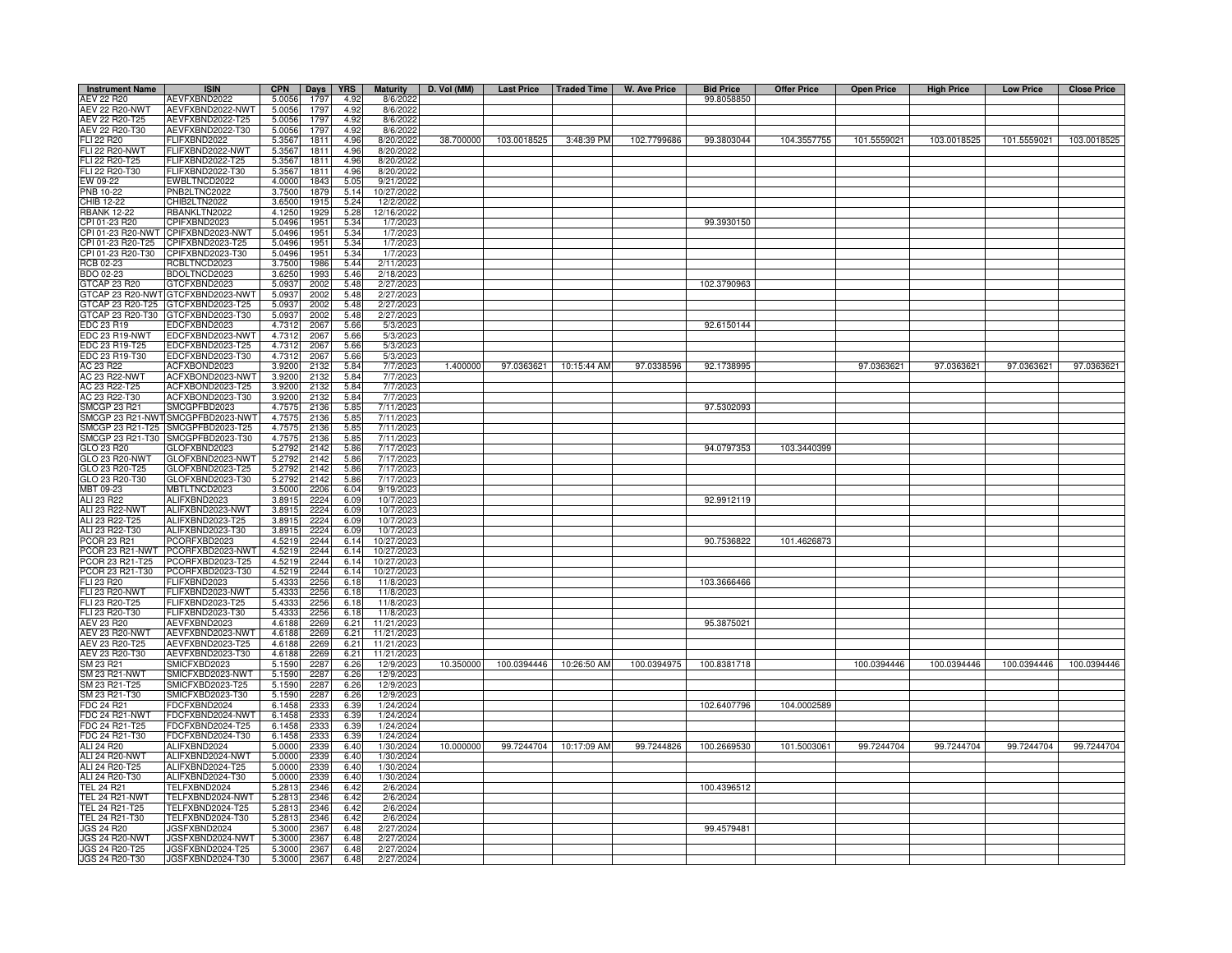| <b>Instrument Name</b>                                               | <b>ISIN</b>                          | <b>CPN</b>       | Days         | <b>YRS</b>   | <b>Maturity</b>        | D. Vol (MM) | <b>Last Price</b> | Traded Time | W. Ave Price | <b>Bid Price</b> | <b>Offer Price</b> | <b>Open Price</b> | <b>High Price</b> | <b>Low Price</b> | <b>Close Price</b> |
|----------------------------------------------------------------------|--------------------------------------|------------------|--------------|--------------|------------------------|-------------|-------------------|-------------|--------------|------------------|--------------------|-------------------|-------------------|------------------|--------------------|
| SMC 24 R22                                                           | SMCFXBND2024                         | 5.2840           | 2370         | 6.49         | 3/1/2024               |             |                   |             |              | 94.8773174       |                    |                   |                   |                  |                    |
| <b>SMC 24 R22-NWT</b>                                                | SMCFXBND2024-NWT                     | 5.2840           | 2370         | 6.49         | 3/1/2024               |             |                   |             |              |                  |                    |                   |                   |                  |                    |
| SMC 24 R22-T25                                                       | SMCFXBND2024-T25                     | 5.2840           | 2370         | 6.49         | 3/1/2024               |             |                   |             |              |                  |                    |                   |                   |                  |                    |
| SMC 24 R22-T30                                                       | SMCFXBND2024-T30                     | 5.2840           | 2370         | 6.49         | 3/1/2024               |             |                   |             |              |                  |                    |                   |                   |                  |                    |
| STIESG 24 R22                                                        | STIGFXBD2024                         | 5.8085           | 2392         | 6.55         | 3/23/2024              |             |                   |             |              | 101.4102815      |                    |                   |                   |                  |                    |
| TIESG 24 R22-NWT                                                     | STIGFXBD2024-NWT<br>STIGFXBD2024-T25 | 5.8085<br>5.8085 | 2392<br>239  | 6.55<br>6.55 | 3/23/2024<br>3/23/2024 |             |                   |             |              |                  |                    |                   |                   |                  |                    |
| TIESG 24 R22-T25<br>STIESG 24 R22-T30                                | STIGFXBD2024-T30                     | 5.8085           | 2392         | 6.55         | 3/23/2024              |             |                   |             |              |                  |                    |                   |                   |                  |                    |
| MEG 24 R22                                                           | MEGFXBND2024                         | 5.3535           | 2397         | 6.56         | 3/28/2024              | 18.950000   | 101.3949932       | 10:45:54 AM | 101.3957132  | 101.3957132      |                    | 101.3949932       | 101.3949932       | 101.3949932      | 101.3949932        |
| <b>MEG 24 R22-NWT</b>                                                | MEGFXBND2024-NWT                     | 5.3535           | 239          | 6.56         | 3/28/2024              |             |                   |             |              |                  |                    |                   |                   |                  |                    |
| MEG 24 R22-T25                                                       | MEGFXBND2024-T25                     | 5.3535           | 239          | 6.56         | 3/28/2024              |             |                   |             |              |                  |                    |                   |                   |                  |                    |
| MEG 24 R22-T30                                                       | MEGFXBND2024-T30                     | 5.3535           | 239          | 6.56         | 3/28/2024              |             |                   |             |              |                  |                    |                   |                   |                  |                    |
| <b>MNTC 24 R21</b>                                                   | MNTCFXBD2024                         | 5.5000           | 2400         | 6.57         | 3/31/2024              |             |                   |             |              | 99.9980694       |                    |                   |                   |                  |                    |
| MNTC 24 R21-NWT                                                      | MNTCFXBD2024-NWT                     | 5.5000           | 2400         | 6.57         | 3/31/2024              |             |                   |             |              |                  |                    |                   |                   |                  |                    |
| <b>INTC 24 R21-T25</b>                                               | MNTCFXBD2024-T25                     | 5.5000           | 2400         | 6.57         | 3/31/2024              |             |                   |             |              |                  |                    |                   |                   |                  |                    |
| MNTC 24 R21-T30                                                      | MNTCFXBD2024-T30                     | 5.5000           | 2400         | 6.57         | 3/31/2024              |             |                   |             |              |                  |                    |                   |                   |                  |                    |
| SMB 24 R21                                                           | SMBFXBND2024                         | 6.0000           | 2402         | 6.58         | 4/2/2024               |             |                   |             |              | 92.3151806       |                    |                   |                   |                  |                    |
| MB 24 R21-NWT                                                        | SMBFXBND2024-NWT                     | 6.0000           | 2402         | 6.58         | 4/2/2024               |             |                   |             |              |                  |                    |                   |                   |                  |                    |
| MB 24 R21-T25<br>MB 24 R21-T30                                       | SMBFXBND2024-T25<br>SMBFXBND2024-T30 | 6.0000<br>6.0000 | 2402<br>2402 | 6.58<br>6.58 | 4/2/2024<br>4/2/2024   |             |                   |             |              |                  |                    |                   |                   |                  |                    |
| MPH 05-24 R22                                                        | SMPH2FBD2024                         | 5.1683           | 2448         | 6.70         | 5/18/2024              | 1.000000    | 100.5168795       | 3:20:29 PM  | 100.5168795  | 100.6580734      |                    | 100.5168795       | 100.5168795       | 100.5168795      | 100.5168795        |
| MPH 05-24 R22-NV                                                     | SMPH2FBD2024-NWT                     | 5.1683           | 2448         | 6.70         | 5/18/2024              |             |                   |             |              |                  |                    |                   |                   |                  |                    |
| MPH 05-24 R22-T2                                                     | SMPH2FBD2024-T25                     | 5.1683           | 2448         | 6.70         | 5/18/2024              |             |                   |             |              |                  |                    |                   |                   |                  |                    |
| MPH 05-24 R22-T3                                                     | SMPH2FBD2024-T30                     | 5.1683           | 2448         | 6.70         | 5/18/2024              |             |                   |             |              |                  |                    |                   |                   |                  |                    |
| SM 24 R21                                                            | SMICFXBD2024                         | 5.6125           | 2449         | 6.70         | 5/19/2024              |             |                   |             |              | 100.6147938      |                    |                   |                   |                  |                    |
| <b>SM 24 R21-NWT</b>                                                 | SMICFXBD2024-NWT                     | 5.6125           | 2449         | 6.70         | 5/19/2024              |             |                   |             |              |                  |                    |                   |                   |                  |                    |
| SM 24 R21-T25                                                        | SMICFXBD2024-T25                     | 5.6125           | 2449         | 6.70         | 5/19/2024              |             |                   |             |              |                  |                    |                   |                   |                  |                    |
| SM 24 R21-T30                                                        | SMICFXBD2024-T30                     | 5.6125           | 2449         | 6.70         | 5/19/2024              |             |                   |             |              |                  |                    |                   |                   |                  |                    |
| MBT 07-24                                                            | MBTLTNCD2024                         | 3.8750           | 2511         | 6.87         | 7/20/2024              |             |                   |             |              |                  |                    |                   |                   |                  |                    |
| <b>DD 24 R22</b>                                                     | DDFXBOND2024                         | 6.095            | 2512         | 6.88         | 7/21/2024              |             |                   |             |              | 99.9703156       |                    |                   |                   |                  |                    |
| <b>DD 24 R22-NWT</b>                                                 | DDFXBOND2024-NWT                     | 6.095            | 2512         | 6.88         | 7/21/2024              |             |                   |             |              |                  |                    |                   |                   |                  |                    |
| DD 24 R22-T25                                                        | DDFXBOND2024-T25                     | 6.095            | 2512         | 6.88         | 7/21/2024              |             |                   |             |              |                  |                    |                   |                   |                  |                    |
| DD 24 R22-T30                                                        | DDFXBOND2024-T30<br>GTCFXBND2024     | 6.095            | 2512         | 6.88<br>6.92 | 7/21/2024<br>8/7/2024  |             |                   |             |              |                  |                    |                   |                   |                  |                    |
| GTCAP 24 R21<br>GTCAP 24 R21-NWT                                     | GTCFXBND2024-NWT                     | 5.6250<br>5.6250 | 2529<br>2529 | 6.92         | 8/7/2024               |             |                   |             |              | 104.8344445      |                    |                   |                   |                  |                    |
| GTCAP 24 R21-T25                                                     | GTCFXBND2024-T25                     | 5.6250           | 2529         | 6.92         | 8/7/2024               |             |                   |             |              |                  |                    |                   |                   |                  |                    |
| GTCAP 24 R21-T30                                                     | GTCFXBND2024-T30                     | 5.625            | 2529         | 6.92         | 8/7/2024               |             |                   |             |              |                  |                    |                   |                   |                  |                    |
| <b>VLL 24 R23</b>                                                    | VLLFXBND2024                         | 5.7512           | 2530         | 6.93         | 8/8/2024               |             |                   |             |              | 99.9978938       |                    |                   |                   |                  |                    |
| VLL 24 R23-NWT                                                       | VLLFXBND2024-NWT                     | 5.7512           | 2530         | 6.93         | 8/8/2024               |             |                   |             |              |                  |                    |                   |                   |                  |                    |
| <b>VLL 24 R23-T25</b>                                                | VLLFXBND2024-T25                     | 5.7512           | 2530         | 6.93         | 8/8/2024               |             |                   |             |              |                  |                    |                   |                   |                  |                    |
| VLL 24 R23-T30                                                       | VLLFXBND2024-T30                     | 5.7512           | 2530         | 6.93         | 8/8/2024               |             |                   |             |              |                  |                    |                   |                   |                  |                    |
| MPH 24 R21                                                           | SMPHFXBD2024                         | 5.7417           | 2554         | 6.99         | 9/1/2024               |             |                   |             |              | 99.9521635       |                    |                   |                   |                  |                    |
| MPH 24 R21-NWT                                                       | SMPHFXBD2024-NWT                     | 5.741            | 2554         | 6.99         | 9/1/2024               |             |                   |             |              |                  |                    |                   |                   |                  |                    |
| MPH 24 R21-T25                                                       | SMPHFXBD2024-T25                     | 5.741            | 2554         | 6.99         | 9/1/2024               |             |                   |             |              |                  |                    |                   |                   |                  |                    |
| MPH 24 R21-T30                                                       | SMPHFXBD2024-T30                     | 5.741            | 2554         | 6.99         | 9/1/2024               |             |                   |             |              |                  |                    |                   |                   |                  |                    |
| LI 24 R21<br>LI 24 R21-NWT                                           | FLIFXBND2024<br>FLIFXBND2024-NWT     | 5.6389<br>5.6389 | 2648<br>2648 | 7.25<br>7.25 | 12/4/2024<br>12/4/2024 |             |                   |             |              | 99.3451135       |                    |                   |                   |                  |                    |
| FLI 24 R21-T25                                                       | FLIFXBND2024-T25                     | 5.6389           | 2648         | 7.25         | 12/4/2024              |             |                   |             |              |                  |                    |                   |                   |                  |                    |
| FLI 24 R21-T30                                                       | FLIFXBND2024-T30                     | 5.6389           | 2648         | 7.25         | 12/4/2024              |             |                   |             |              |                  |                    |                   |                   |                  |                    |
| AC 25 R23                                                            | ACFXBOND2025                         | 4.8200           | 2716         | 7.44         | 2/10/2025              |             |                   |             |              | 98.5804579       | 103.6154217        |                   |                   |                  |                    |
| <b>AC 25 R23-NWT</b>                                                 | ACFXBOND2025-NWT                     | 4.8200           | 2716         | 7.44         | 2/10/2025              |             |                   |             |              |                  |                    |                   |                   |                  |                    |
| AC 25 R23-T25                                                        | ACFXBOND2025-T25                     | 4.8200           | 2716         | 7.44         | 2/10/2025              |             |                   |             |              |                  |                    |                   |                   |                  |                    |
| AC 25 R23-T30                                                        | ACFXBOND2025-T30                     | 4.8200           | 2716         | 7.44         | 2/10/2025              |             |                   |             |              |                  |                    |                   |                   |                  |                    |
| <b>RLC 02-25</b>                                                     | RLCFXBND2025                         | 4.9344           | 2729         | 7.47         | 2/23/2025              |             |                   |             |              | 93.6579954       |                    |                   |                   |                  |                    |
| <b>RLC 02-25-NWT</b>                                                 | RLCFXBND2025-NWT                     | 4.9344           | 2729         | 7.47         | 2/23/2025              |             |                   |             |              |                  |                    |                   |                   |                  |                    |
| RLC 02-25-T25                                                        | RLCFXBND2025-T25                     | 4.9344           | 2729         | 7.47         | 2/23/2025              |             |                   |             |              |                  |                    |                   |                   |                  |                    |
| RLC 02-25-T30<br>ALI 25 R21                                          | RLCFXBND2025-T30                     | 4.9344           | 2729         | 7.47<br>7.64 | 2/23/202               |             |                   |             |              | 102.9623565      |                    |                   |                   |                  |                    |
| ALI 25 R21-NWT                                                       | ALIFXBND2025<br>ALIFXBND2025-NWT     | 5.6250<br>5.6250 | 2790<br>2790 | 7.64         | 4/25/2025<br>4/25/2025 |             |                   |             |              |                  |                    |                   |                   |                  |                    |
| ALI 25 R21-T25                                                       | ALIFXBND2025-T25                     | 5.6250           | 2790         | 7.64         | 4/25/2025              |             |                   |             |              |                  |                    |                   |                   |                  |                    |
| ALI 25 R21-T30                                                       | ALIFXBND2025-T30                     | 5.6250           | 2790         | 7.64         | 4/25/2025              |             |                   |             |              |                  |                    |                   |                   |                  |                    |
|                                                                      | SLTCFXBD2025                         | 6.4872           | 281          | 7.71         | 5/22/2025              |             |                   |             |              | 94.1052653       |                    |                   |                   |                  |                    |
|                                                                      | SLTCFXBD2025-NWT                     | 6.4872           | 281          | 7.71         | 5/22/2025              |             |                   |             |              |                  |                    |                   |                   |                  |                    |
| SLTC 25 R22<br>SLTC 25 R22-NWT<br>SLTC 25 R22-T25<br>SLTC 25 R22-T30 | SLTCFXBD2025-T25                     | 6.4872           | 281          | 7.71         | 5/22/2025              |             |                   |             |              |                  |                    |                   |                   |                  |                    |
|                                                                      | SLTCFXBD2025-T30                     | 6.4872           | 2817         | 7.71         | 5/22/2025              |             |                   |             |              |                  |                    |                   |                   |                  |                    |
| <b>HOUSE 25 R22</b>                                                  | HOUSEFBD2025                         | 6.8666           | 2872         | 7.86         | 7/16/2025              |             |                   |             |              | 98.4503504       |                    |                   |                   |                  |                    |
|                                                                      | HOUSE 25 R22-NWT HOUSEFBD2025-NWT    | 6.8666           | 2872         | 7.86         | 7/16/2025              |             |                   |             |              |                  |                    |                   |                   |                  |                    |
| HOUSE 25 R22-T25                                                     | HOUSEFBD2025-T25                     | 6.8666           | 2872         | 7.86         | 7/16/2025              |             |                   |             |              |                  |                    |                   |                   |                  |                    |
|                                                                      | HOUSE 25 R22-T30 HOUSEFBD2025-T30    | 6.8666           | 2872         | 7.86         | 7/16/2025              |             |                   |             |              |                  |                    |                   |                   |                  |                    |
| FLI 25 R22                                                           | FLIFXBND2025                         | 5.7139           | 2907         | 7.96         | 8/20/2025              | 5.000000    | 103.6603998       | 10:47:22 AM | 103.6626066  | 104.6636892      |                    | 103.6603998       | 103.6603998       | 103.6603998      | 103.6603998        |
| <b>FLI 25 R22-NWT</b><br>LI 25 R22-T25                               | FLIFXBND2025-NWT<br>FLIFXBND2025-T25 | 5.7139<br>5.7139 | 2907<br>290  | 7.96<br>7.96 | 8/20/2025<br>8/20/2025 |             |                   |             |              |                  |                    |                   |                   |                  |                    |
| FLI 25 R22-T30                                                       | FLIFXBND2025-T30                     | 5.7139           | 290          | 7.96         | 8/20/2025              |             |                   |             |              |                  |                    |                   |                   |                  |                    |
| ALI 25 R22                                                           | ALI2FXBD2025                         | 4.7500           | 297          | 8.14         | 10/25/202              |             |                   |             |              | 95.1556052       | 100.1617088        |                   |                   |                  |                    |
| ALI 25 R22-NWT                                                       | ALI2FXBD2025-NWT                     | 4.7500           | 2973         | 8.14         | 10/25/2025             |             |                   |             |              |                  |                    |                   |                   |                  |                    |
|                                                                      |                                      |                  |              |              |                        |             |                   |             |              |                  |                    |                   |                   |                  |                    |